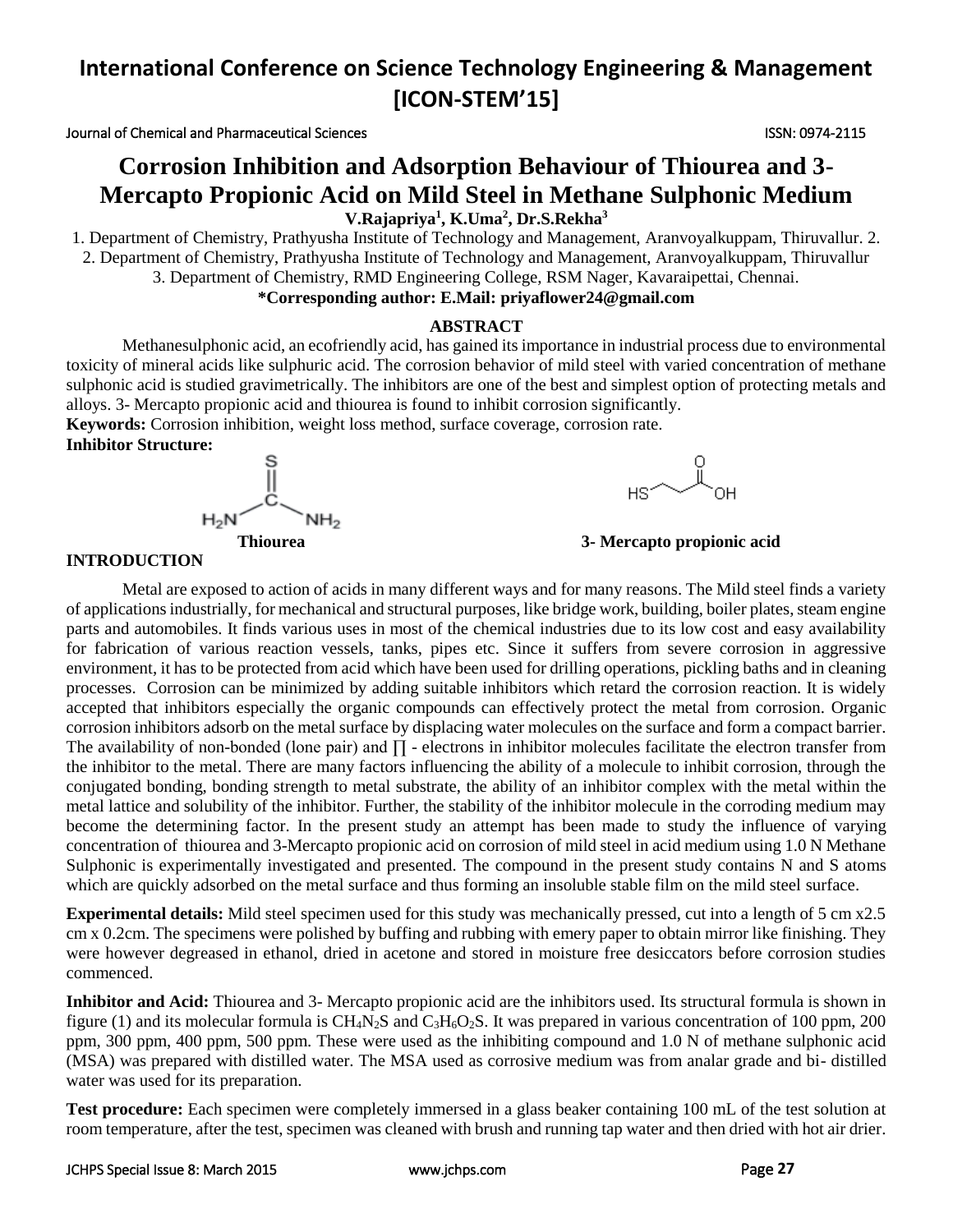### Journal of Chemical and Pharmaceutical Sciences ISSN: 0974-2115

The inhibition efficiency (% I), corrosion rate(mdd) and surface coverage ( $\theta$ ) of the inhibitor were calculated from equations(1), (2) and (3) respectively.

I.E  $(\%)=100 \times (W1 - W2)/W1$  (1)

Where  $W_I$  and  $W_2$  are the weight loss of the metal in absence and presence of inhibitor solution, respectively. The corrosion rate (CR) in mdd can be obtained by the following equation [8].

Corrosion rate (mdd) =  $\Delta W / AT$  (2)

Where  $\Delta$  *W* is the weight loss in mg, A is area of specimen in dm<sup>2,</sup> T is time of exposure in days. The surface coverage can be calculated by the following equation

$$
\theta = (W_1 - W_2) / W_1 \tag{3}
$$

where  $W_l$  and  $W_2$  are the weight loss of the metal in absence and presence of inhibitor solution, respectively.

#### **RESULTS AND DISCUSSION**

**Gravimetric method:** The corrosive behavior of mild steel at different concentration of MSA in absence of inhibitor was compared with inorganic acids like  $H_2SO_4$  HCl. The result obtained from the table -1 revealed that mild steel was highly corroded in inorganic acids than in MSA. Gravimetric studies have been carried out for various concentrations (100-500 ppm) of thiourea as inhibitor. Percentage inhibition efficiency, corrosion rate and surface coverage for different concentration of thiourea are provided in the table-2. It can be observed from the data that inhibition efficiency of thiourea increases with increasing concentration of inhibitor and it shows a maximum inhibition efficiency of 94.8% at 500 ppm.

Inhibition studies of various concentrations  $(100 - 500 \text{ ppm})$  of 3- Mercapto propionic acid are given in the table- 3. It is observed that inhibition efficiency of inhibitor increases with increasing concentration of 3- Mercapto propionic acid. From the results, it is clear that *thiourea* shows better inhibition efficiency of mild steel in MSA than 3- Mercapto propionic acid.

| <b>Normality</b> |          | H <sub>2</sub> SO <sub>4</sub> | HCl      |        | <b>MSA</b> |        |
|------------------|----------|--------------------------------|----------|--------|------------|--------|
|                  | $24$ hrs | <b>48 hrs</b>                  | $24$ hrs | 48 hrs | $24$ hrs   | 48 hrs |
| 0.1 <sub>N</sub> | 1135.5   | 1065.1                         | 482.4    | 810.9  | 281.9      | 191.5  |
| 0.5 <sub>N</sub> | 2364.5   | 1644.8                         | 1772.8   | 981.7  | 1447.2     | 886.4  |
| 1.0N             | 3569.5   | 2755.6                         | 2231.4   | 1316.2 | 2122.2     | 1199.1 |
| 1.5N             | 5622.3   | 3653.9                         | 3764.1   | 2604.7 | 3220.1     | 2113.3 |
| 2.0 <sub>N</sub> | 5969.8   | 5593.6                         | 5670.0   | 4690.2 | 5090.3     | 3075.2 |

#### **Table.1.Corrosion rate of Mild steel in H2SO4, HCl and MSA**

**Table.2.Weight loss and percentage inhibition efficiency (**I.E **%) for mild steel in 1.0 N MSA with different concentration of** 

| thiourea             |                                  |        |                     |                              |  |  |  |
|----------------------|----------------------------------|--------|---------------------|------------------------------|--|--|--|
| Conc.ofthe inhibitor | <b>I.E.</b> $(\% )$<br><b>CR</b> |        | <b>Surface</b>      | Corrosion current $*10^{-3}$ |  |  |  |
| ppm)                 |                                  | (mdd)  | Coverage $(\theta)$ | Amp/cm <sup>-2</sup>         |  |  |  |
| <b>Blank</b>         | $\overline{\phantom{a}}$         | 2909.3 |                     |                              |  |  |  |
| 100                  | 34.4                             | 190.7  | 0.34426             | 0.76308                      |  |  |  |
| 200                  | 61.2                             | 1383.1 | 0.51202             | 0.55324                      |  |  |  |
| 300                  | 65.7                             | 1049.2 | 0.65792             | 0.4196                       |  |  |  |
| 400                  | 81.2                             | 492.8  | 0.81256             | 0.19712                      |  |  |  |
| 500                  | 94.5                             | 158.9  | 0.94535             | 0.06356                      |  |  |  |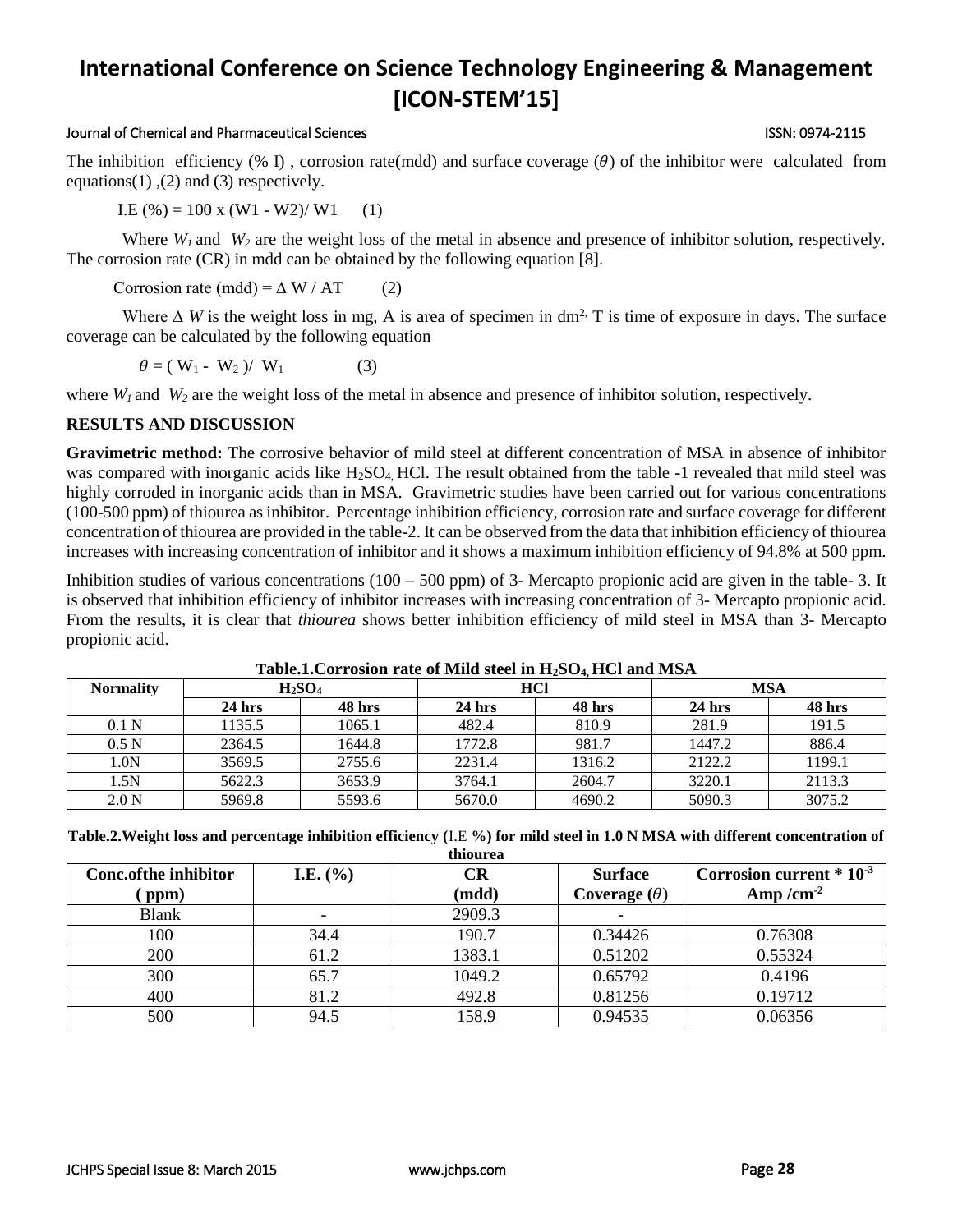### Journal of Chemical and Pharmaceutical Sciences **ISSN: 0974-2115** ISSN: 0974-2115

| Table.3. Weight loss and percentage inhibition efficiency (I.E %) for mild steel in 1.0N with different |  |  |  |  |  |
|---------------------------------------------------------------------------------------------------------|--|--|--|--|--|
| concentration of 3- Mercapto propionic acid                                                             |  |  |  |  |  |

| <b>Concentration of the</b> | <b>I.E.</b> $(\% )$ | CR     | <b>Surface</b>      | Corrosion current*10 <sup>-3</sup> |  |  |  |
|-----------------------------|---------------------|--------|---------------------|------------------------------------|--|--|--|
| inhibitor (ppm)             |                     | (mdd)  | Coverage $(\theta)$ | Amp $cm^{-2}$                      |  |  |  |
| <b>Blank</b>                |                     | 2909.3 |                     |                                    |  |  |  |
| 100                         | 12.5                | 2543.7 | 0.1256              | 1.0174                             |  |  |  |
| 200                         | 20.1                | 2352.9 | 0.2012              | 0.94116                            |  |  |  |
| 300                         | 25.7                | 2102.1 | 0.2568              | 0.86484                            |  |  |  |
| 400                         | 31.2                | 2003.2 | 0.3120              | 0.80128                            |  |  |  |
| 500                         | 35.2                | 1780.6 | 0.3525              | 0.71222                            |  |  |  |





**Figure.1.Corrosion rate of Mild steel in H2SO4, HCl & MSA**

Figure.2. Relationship between  $C/\theta$  and Inhibitor **concentration C for thiourea**



**Figure.3.Relationship between C/Ɵ and Inhibitor concentration C for 3- Mercapto propionic acid**

For an inhibitor to have a high surface coverage, a chemical bond between the inhibitor and the metal atom should be stronger. The nature of inhibitor interaction on the corroding surface during corrosion inhibition of metals and alloys has been deduced in terms of adsorption characteristics of the inhibitor. The adsorption behavior of the inhibitor molecules on the metal surface can be applied to explain the inhibition mechanism of inhibitors. Several adsorption isotherms can be used to assess the adsorption behavior of the inhibitor. The Langmuir adsorption isotherm was found to be the best description of the adsorption behavior. Langmuir adsorption isotherm is given by the following equation:

 $log(C/\Theta) = log C - log K$  (4)

Figure (2&3) shows the linear relationship with values. The results indicate that the values were very close to unity indicating strong adherence of adsorption which fits to the Langmuir adsorption isotherm for thiourea and 3- mercapto propionic acid which is similar to the results obtained in literature.

#### JCHPS Special Issue 8: March 2015 [www.jchps.com](http://www.jchps.com/) Page **29**